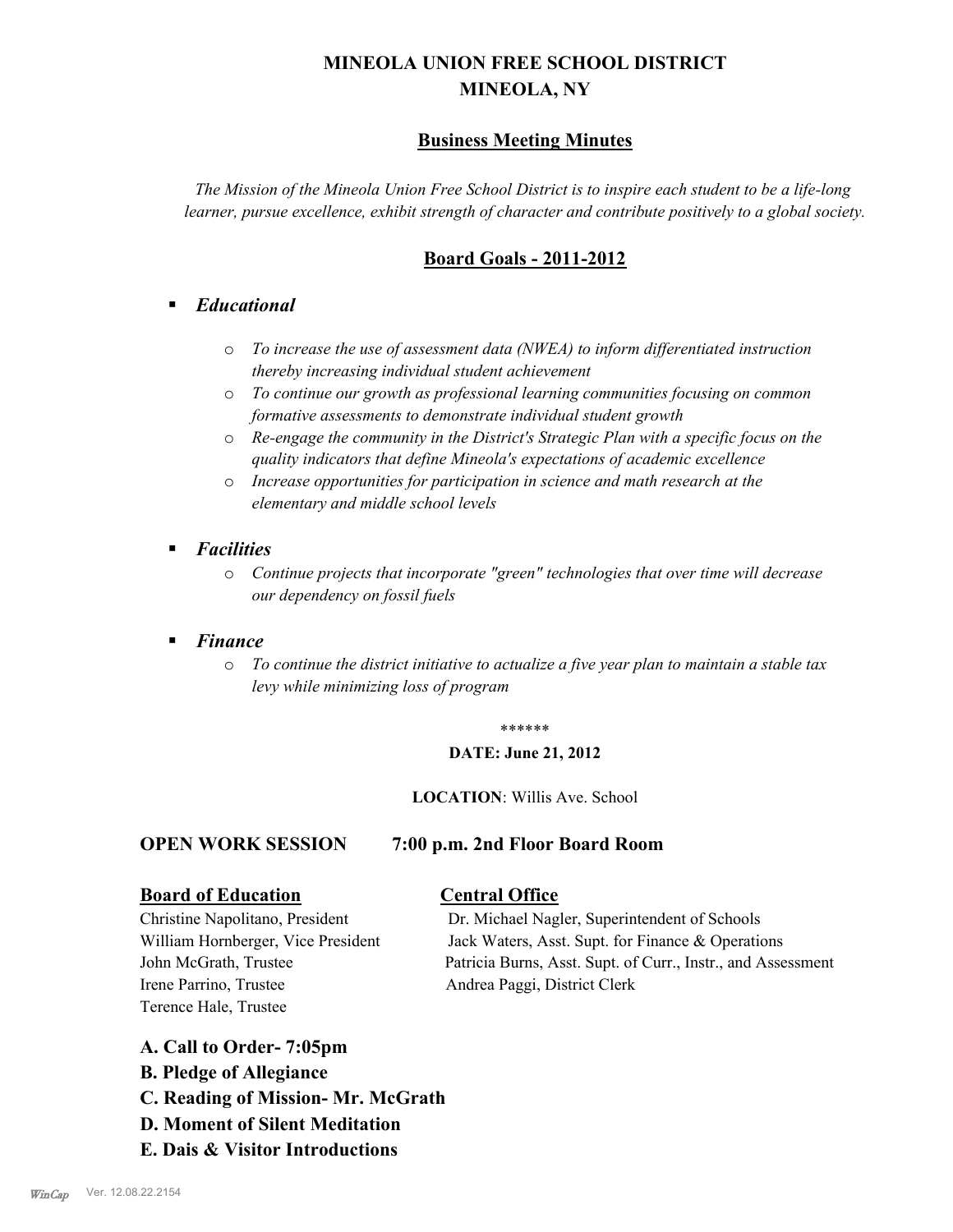### **F. High School Student Organization Report**

There was no student organization report tonight. The Superintendent stated that he invited two groups here tonight. He introduced Mr. Interrante to discuss the "Kids Wind Project". Mr. Interrante stated that he selected one group of students to participate in the the Wind Project, a national competition that focused on science and math and was held at the Cradle of Aviation. Mr. Interrante stated that the group was made up of five students and he introduced three of the boys who were here tonight: Ryan, Vijay and George. Their task was to design a working wind turbine and their goal was to not finish last. It was reported that it took about ten hours of class time to work together and come up with a design. When the group tested the turbine at the competition it did not work and they had 15 minutes until the real test. Mr. Interrante stated that the two captains took apart and rebuilt the turbine. The group brought the re-built turbine into the test and not only did it work but they won the competition. The judges were very impressed with the students knowledge and ability to work together. Ryan explained the experience to the group. The students that participated were in grades 6-8. Mr. Interrante stated that project based learning really helped the students be successful. Mr. Hale stated that he was amazed at how the students had the knowledge to reconstruct the turbine and stated that he is very proud of all of the boys. Ms. Napolitano thanked Mr. Interrante for leading and guiding the students through this process. The Superintendent stated that he is very proud of these students.

The Superintendent stated that on June 4th, he attended the Varsity Dinner and he invited some of the senior athletes who were honored on that evening. He stated that these individuals are all scholar athletes and he recognized each athlete: Joe Massaro, Robbie Clarkin, Quinn Paggi, Matthew Moro, Kerri Medlock, Steven Napolitano and Zak Englis. Joe is a 3 sport athlete and was awarded male Athlete of the Year; Keri was all county in Basketball and lacrosse and was awarded female Athlete of the year; Zak Englis is the class Salutorian and a runner on the track team; Robbie was all county for football; Quinn is a 3 sport athlete and was awarded the Coaches "Old Reliable" award; Steven was all county for football and lacrosse and was awarded the "Sportsmanship" award; and Matt played basketball and lacrosse, coming back after two major knee surgeries, he was awarded the Reggie Carter award. There was a brief recess for photos.

### **G. Old Business**

Ms. Napolitano asked the Board if there was any old business. Ms. Parrino asked for an update on the survey. The Superintendent stated that he had been in contact with the company handling the survey; the results had been tallied and a power point is being put together. The Superintendent stated that he also requested more of a detailed breakdown of the results and this will be completed next week. Mr. Hornberger asked when the NWEA presentation is scheduled to take place. Dr. Nagler stated that there will be a presentation at the July 5th meeting. Mr. Hornberger also stated that the Board Retreat dates have not yet been finalized and dates should be narrowed down. Mr. Hornberger asked the Superintendent for construction updates. The Superintendent stated that Hampton is still expected to be on time and on budget; the Meadow project is still awaiting State approval; there will be a presentation of the Jackson Avenue loop at the July 5th meeting and there is now an option #9; and the Jackson kitchen project- they met today and are looking to get the funds down. The Superintendent stated that he hopes for the project to begin over the February break and be completed as soon as possible; he added that they would supplement hot lunches from other schools. The Superintendent stated that there will be a lot of in-house work over the summer. The Jackson Avenue science lab will be ready for the beginning of the year; air conditioning in the middle school cafeteria will be done next week, and the art room, at the high school, demolition will begin Monday.

The Superintendent stated that he received an e-mail from a resident, whose child will be attending a private school out of state and would like the district to provide books for him. The Superintendent stated that he has spoken with counsel and was informed that the district does not have to provide books. The parents have contacted the state regarding this matter and the district is awaiting an answer from the state.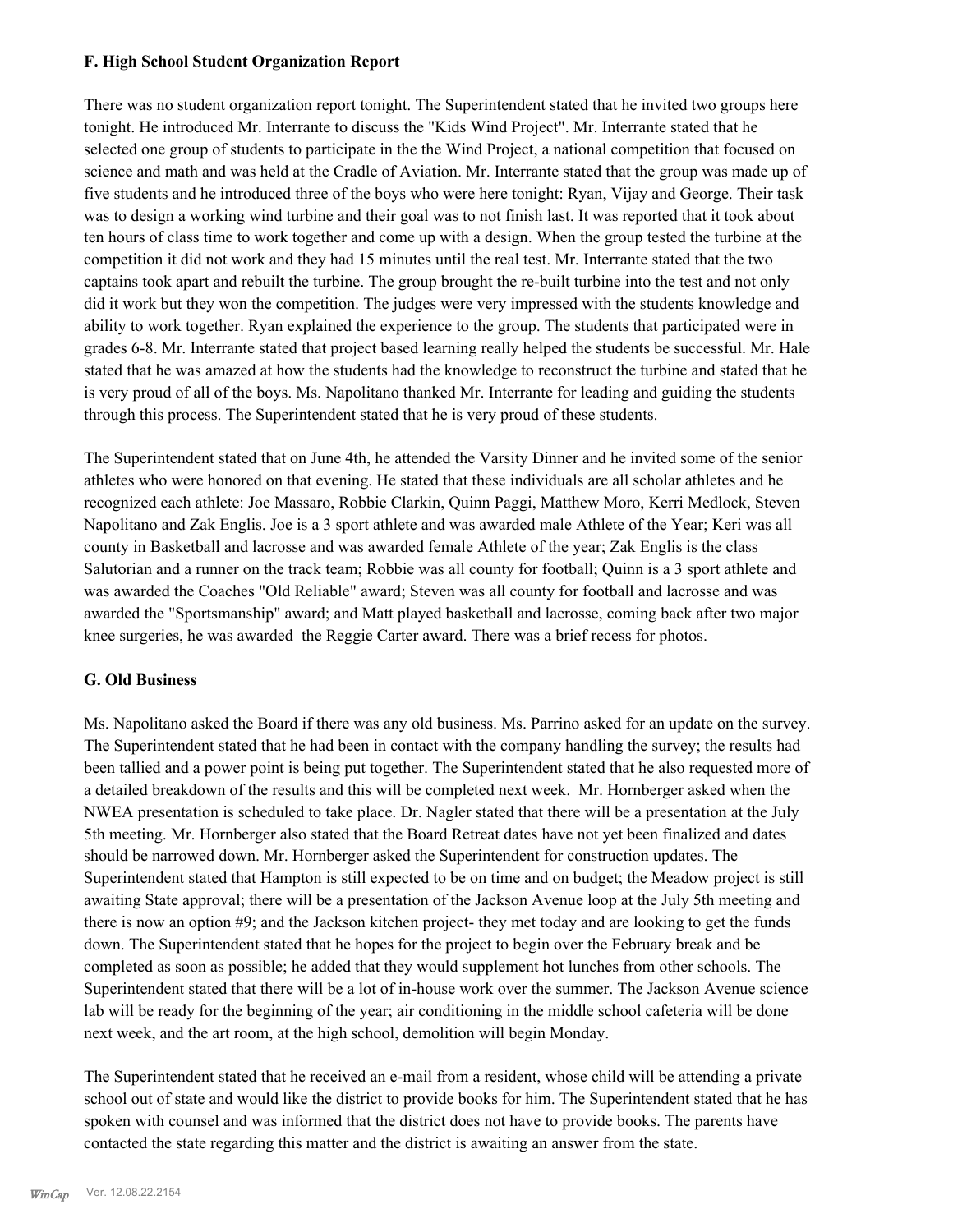### **H. New Business**

**RESOLUTION #81 - BE IT RESOLVED** that the Board of Education of the Mineola Union Free School District hereby directs the Assistant Superintendent for Finance and Operations to take the necessary action to transfer surplus money as of June 30, 2012 from the District's unassigned fund balance into the following Reserve Funds, in an amount not to exceed \$400,000 to each Reserve:

-Capitol Reserve -Employee Benefit Accrued Liability Reserve -Workers Compensation

**Motion:** Terence Hale **Second:** William Hornberger

Discussion: Mr. Waters explained that resolution allows surplus money to be moved into reserves once the books are closed.

| Yes: | Terence Hale         | <b>No:</b> None |
|------|----------------------|-----------------|
|      | Irene Parrino        |                 |
|      | John McGrath         |                 |
|      | William Hornberger   |                 |
|      | Christine Napolitano |                 |

**Passed:** Yes

### **Policy- Second Reading & Adoption of Policy 5330 - Dignity for All Students**

**RESOLUTION #82 - BE IT RESOLVED** that the Board of Education of the Mineola Union Free School District waives the second formal reading of Policy #5330(Dignity for All Students) due to its availability on the information table and moves its adoption.

**Motion:** Terence Hale **Second:** John McGrath

Discussion: The Superintendent stated that the two policies- 5330 and 5340 will bring the district in compliance with the Dignity for All Students Act.

| Yes: | Terence Hale         | No: | None |
|------|----------------------|-----|------|
|      | Irene Parrino        |     |      |
|      | John McGrath         |     |      |
|      | William Hornberger   |     |      |
|      | Christine Napolitano |     |      |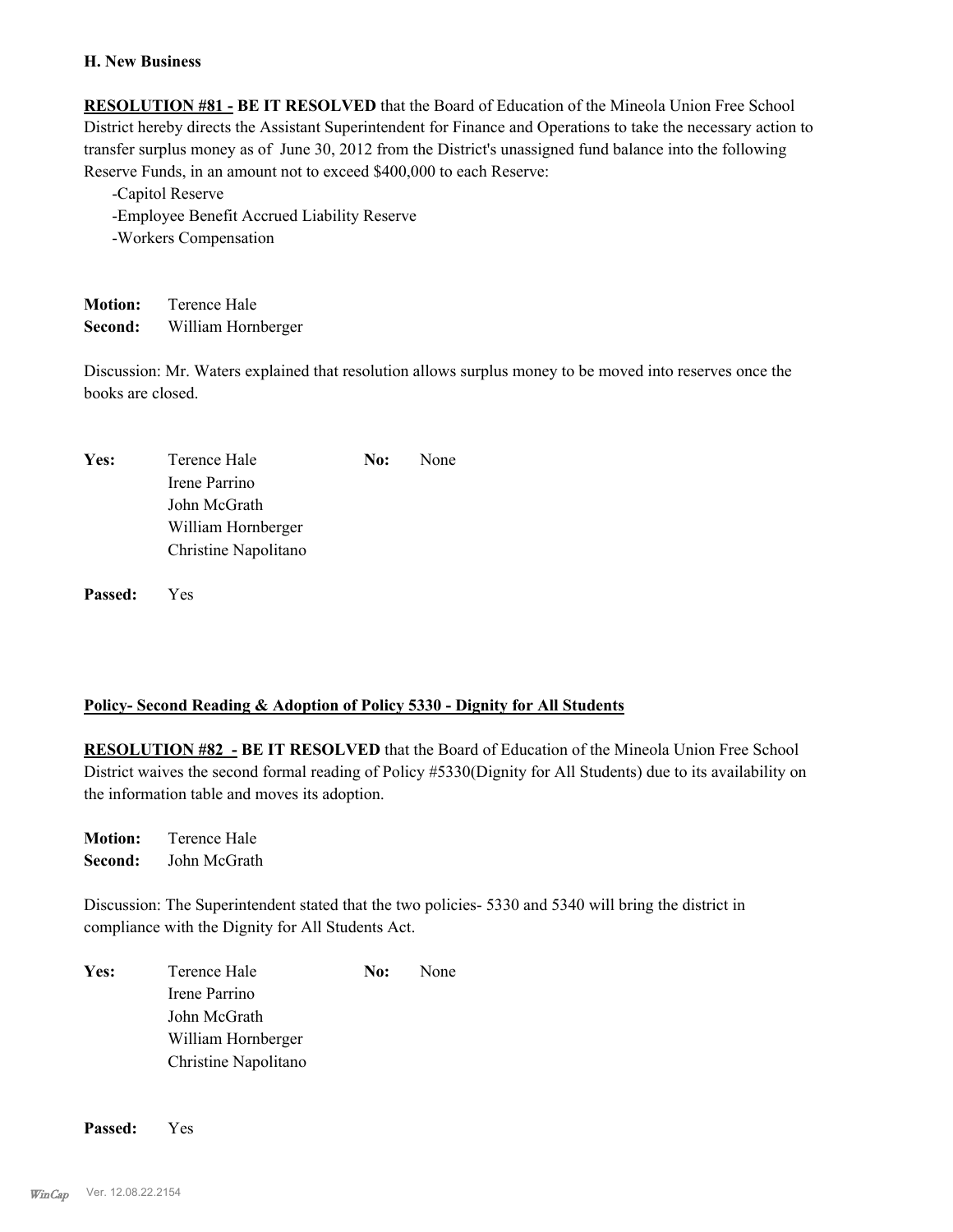### **Policy- Second Reading & Adoption of Policy 5340 - Civility, Citizenship & Character Education**

**RESOLUTION #83 - BE IT RESOLVED** that the Board of Education of the Mineola Union Free School District waives the second formal reading of Policy #5340(Civility, Citizenship &Character Education) due to its availability on the information table and moves its adoption.

| <b>Motion:</b> | John McGrath       |
|----------------|--------------------|
| Second:        | William Hornberger |

No Discussion.

| Yes: | Terence Hale         | No: | None |
|------|----------------------|-----|------|
|      | Irene Parrino        |     |      |
|      | John McGrath         |     |      |
|      | William Hornberger   |     |      |
|      | Christine Napolitano |     |      |
|      |                      |     |      |

**Passed:** Yes

**RESOLUTION # 84 - BE IT RESOLVED** that the Board of Education of the Mineola Union Free School District repeals Policy # 0115 (Harassment and Bullying Policy; Revised 4/27/11) which will become obsolete with the adoption of Policies #5330 and #5340.

| <b>Motion:</b> | John McGrath         |     |      |
|----------------|----------------------|-----|------|
| Second:        | William Hornberger   |     |      |
| Yes:           | Terence Hale         | No: | None |
|                | Irene Parrino        |     |      |
|                | John McGrath         |     |      |
|                | William Hornberger   |     |      |
|                | Christine Napolitano |     |      |
| <b>Passed:</b> | Yes                  |     |      |

**RESOLUTION #85 - BE IT RESOLVED** that the Board of Education herewith authorizes the Board President and the Superintendent of Schools to execute a certain agreement settling a putative Education Law §3020- a proceeding brought against a certain tenured employee named in such agreement. Said agreement has been reviewed by the Board of Education in Executive Session.

**Motion:** Terence Hale **Second:** John McGrath

Discussion: The Superintendent stated that this is an agreement of settlement with an employee.

| Yes: | Terence Hale  | No: | None |
|------|---------------|-----|------|
|      | Irene Parrino |     |      |
|      | John McGrath  |     |      |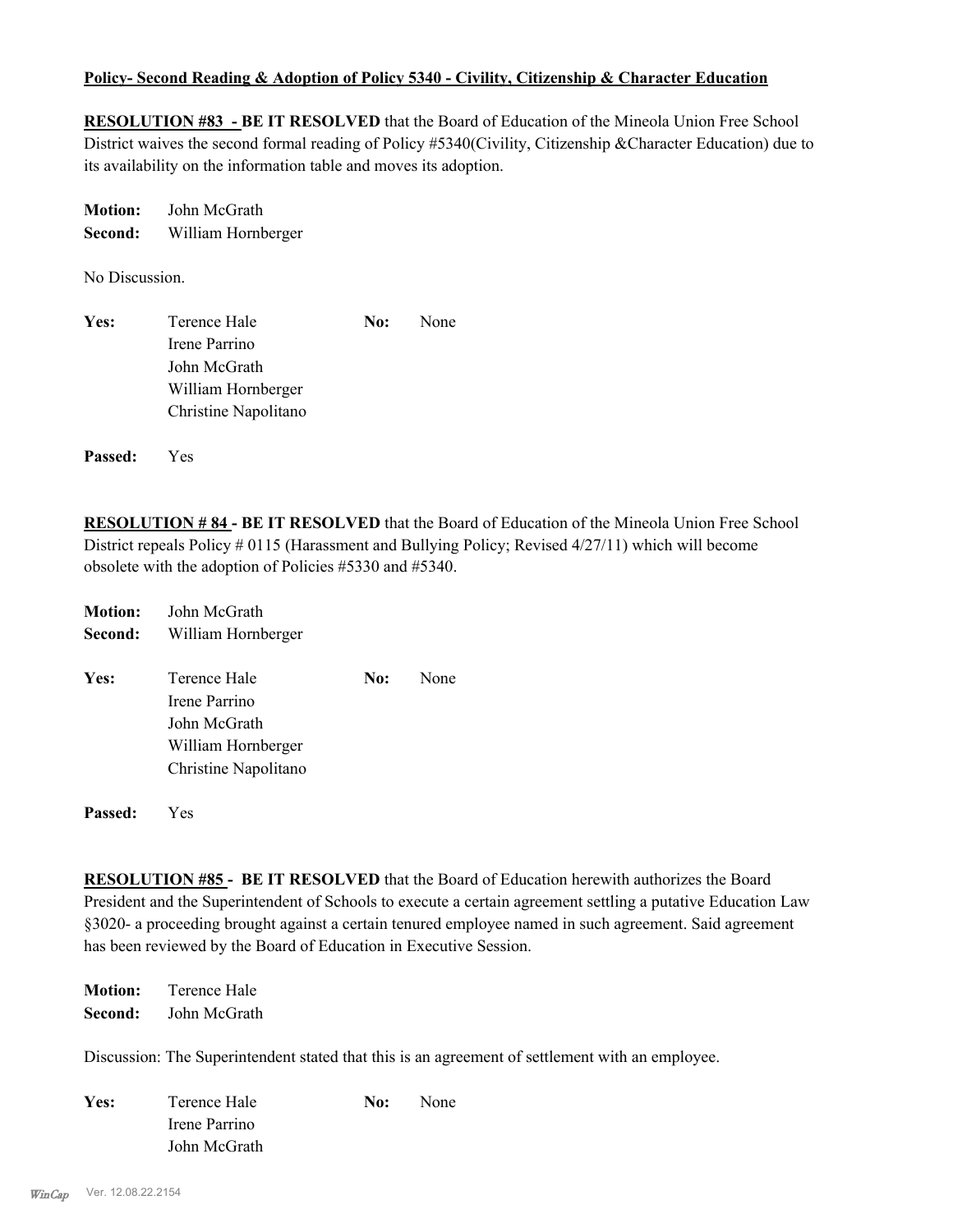William Hornberger Christine Napolitano

**Passed:** Yes

**RESOLUTION #86- BE IT RESOLVED** that the Board of Education of the Mineola Union Free School District hereby accepts the Corrective Action plan ("CAP") related to the 2011 Certified Financial Statements and hereby instructs the Assistant Superintendent for Finance and Operations to file such plan with the NYSED Office of Audit Services.

**Motion:** William Hornberger **Second:** John McGrath

Discussion: Ms. Napolitano asked for an explanation of this resolution. Mr. Waters stated that after the yearly internal audits and findings are received and once accepted the district must file a "CAP" or corrective action plan within 90 days. Mr. Waters stated that this is late to be filed. The auditors sent a reminder that the CAP had not yet been received. Mr. Waters stated that although this is late corrective actions have already been going on.

| Yes: | Terence Hale         | No: | None |
|------|----------------------|-----|------|
|      | Irene Parrino        |     |      |
|      | John McGrath         |     |      |
|      | William Hornberger   |     |      |
|      | Christine Napolitano |     |      |
|      |                      |     |      |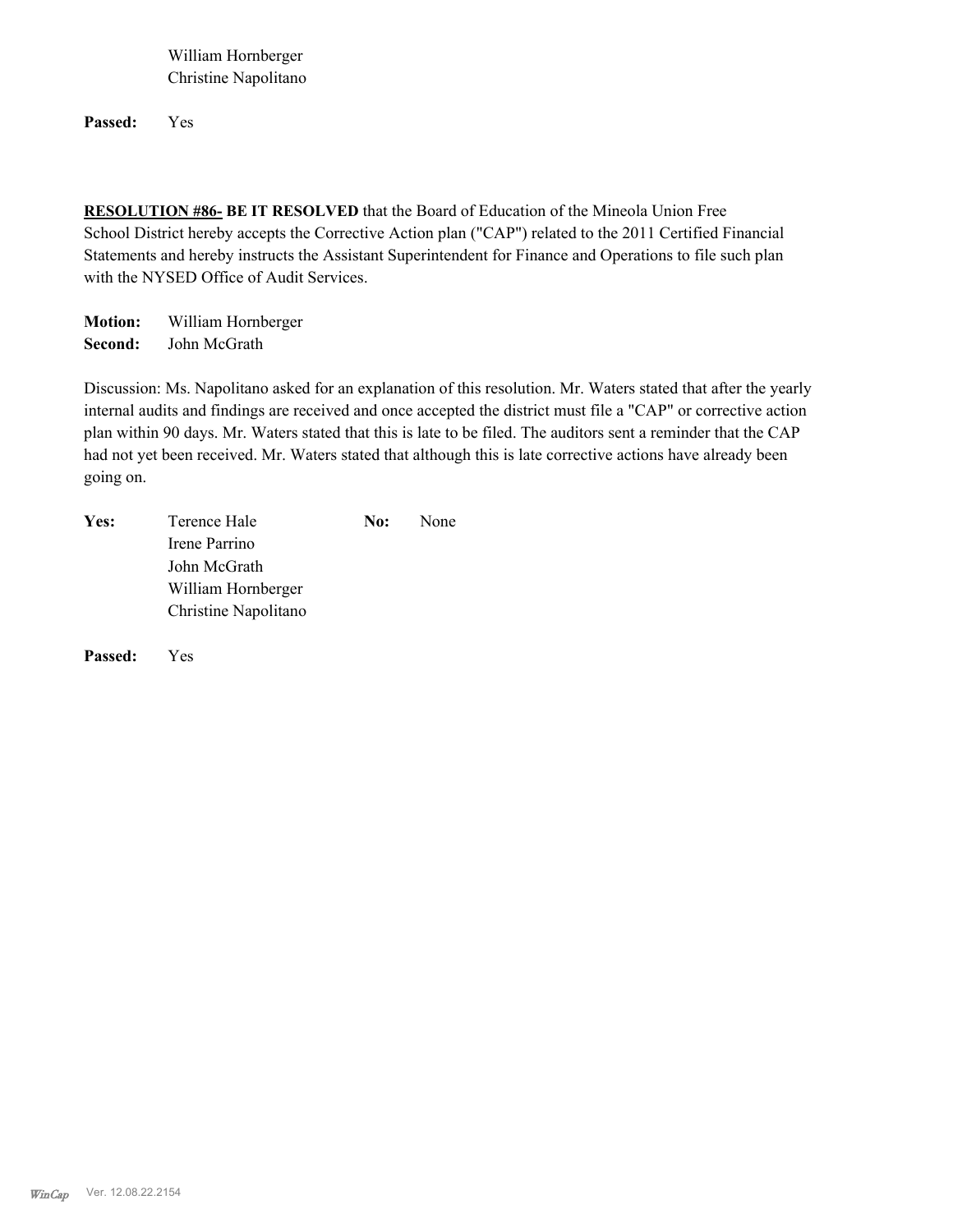### **I. Consensus Agenda**

**RESOLUTION #87-BE IT RESOLVED** that the Board of Education approves the consensus agenda items I.1.a.. through I.8.b., as presented.

**Motion:** John McGrath **Second:** Terence Hale

**Discussion:** Ms. Napolitano stated that there are a few amendments to be made to the consensus agenda:

Item I.2.e.1- the salary was incorrectly listed as \$155,519 and the amended amount is \$115,519 Item I.2.g.13 - the stipend was listed as \$6,086 and the amended amount is \$7303 Item I.2.g.14- the stipend was listed as \$6086 and the amended amount should be \$4869 Item I.2.g. 18- the stipend for Donna Hasan was listed as \$12173, however her start date will be 7/3 and the amended stipend amount is \$11,676

A motion was made to accept the amendments to the agenda by William Hornberger and was second by John McGrath. All were in favor, motion passes.

Mr. McGrath stated that he had some questions regarding consensus item I.2.h., William Hornberger made a motion to go into executive session to discuss these personnel questions; the motion was second by John McGrath. The Board went into a brief executive session at 8:00pm and returned at 8:05pm. The meeting resumed. Mr. Hale asked the Superintendent about how the summer cleaned positions are advertised. The Superintendent stated that these positions are offered to Mineola students and are advertised at the high school and word of mouth. The Superintendent stated that this year all of the students who applied were offered the position. There was no further discussion and the Board was polled on accepting the amended consensus agenda.

Yes: Terence Hale **No:** None Irene Parrino John McGrath William Hornberger Christine Napolitano

**Passed:** Yes

### 1. **Accepting of Minutes**

That the Board of Education accepts the minutes of March 15, 2012 Business Meeting and March 29, 2012 Workshop Meeting as presented. a.

### 2. **Instruction**

### a. Abolish Position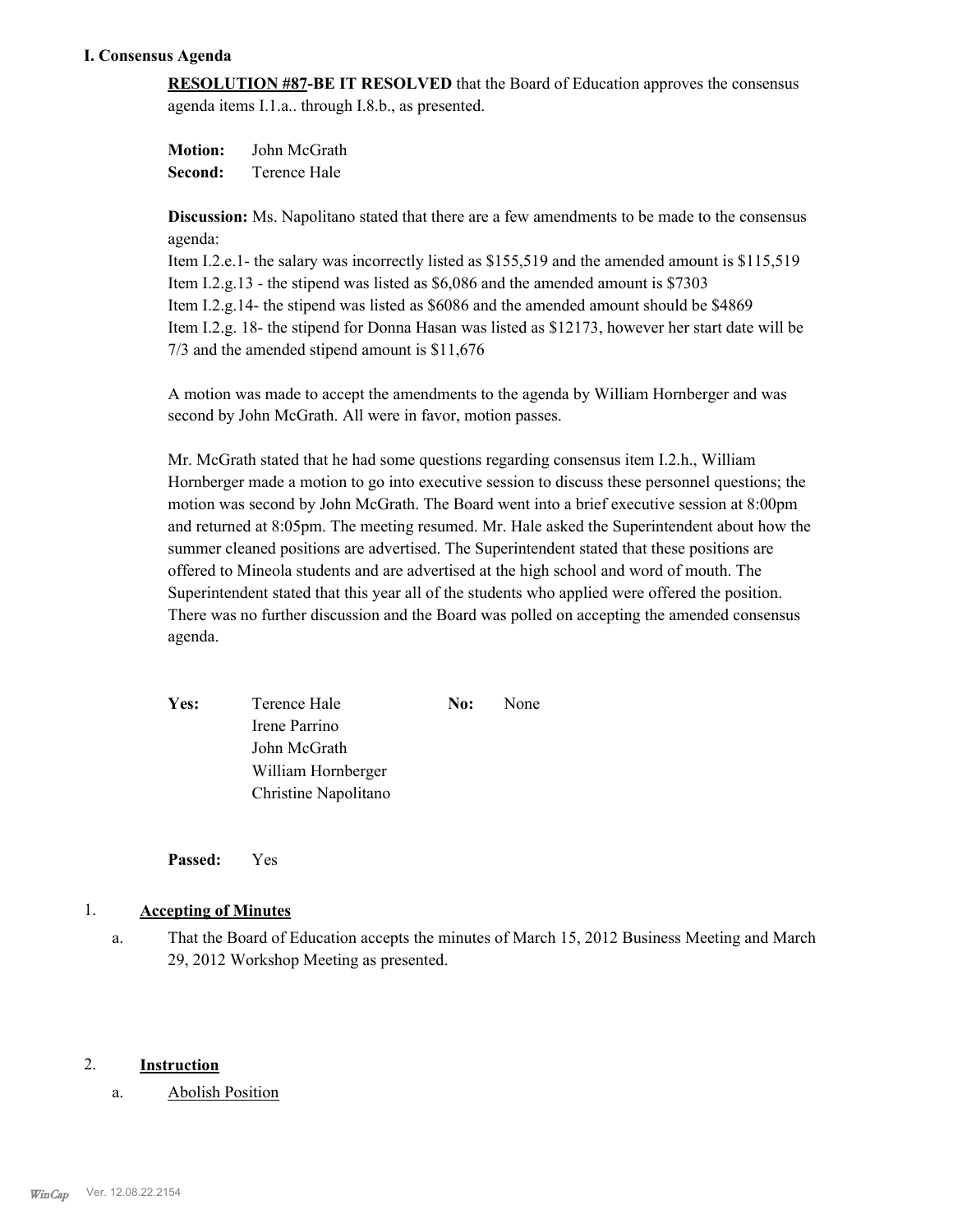That the Board of Educaion approves to abolish the following positions: 1.

> One (1.0) FTE Elementary Principal Two (2.0) FTE Elemntary Teachers One (1.0) FTE Nurse One (0.5) FTE Pre-K Teacher

### b. Preferred Eligibility List

That the Board of Education places the following excessed staff on the district Preferred Eligibility List from July 1,2012 to June 30, 2019: 1.

> SueCaryl Fleichmann, Elementary Principal Jenny Amendolare, Elementary Teacher Iyla Wilson, Elementary Teacher Gina Amzler, Elementary Teacher

- c. Resignation(s)
- That the Board of Education accepts the resignation of George Mauer, Ed.D., Assistant Principal of the Middle School, effective June 29, 2012. 1.
- d. Leave(s) of Absence/Child Rearing
- That the Board of Education grants a request to Theresa Duignan, for a Leave of Absence, for child-rearing purposes, using accumulated sick days, starting approximately November 11, 2012. 1.
- That the Board of Education grants a request to Nicole Moriarty, for an unpaid leave of absence, for child-rearing purposes, effective July 1, 2012 to August 26, 2013. 2.
- e. Appointments Instruction
- The Board of Education approves the re-call of Maria Santangelo, from the Preferred Eligibility List, to the position of part time (.4) Home and Careers Teacher, effective September 1, 2012 to June 30, 2013. Salary: .4 of MA+60, Step 13, \$115,519\* equalling \$46,208. (\*amended amount \$115,519) 1.
- The Board of Education approves the appointment of Iyla Wilson, to the position of Leave Replacement Teacher, for Lisa Balogh-Richards at Meadow Drive, effective August 28, 2012 to June 30, 2013. Salary: MA, Step 7, \$85,523.00. 2.
- The Board of Education approves the appointment of Gina Amzler, to the probationary position of 1.0 FTE Special Education Teacher, effective September 1, 2012. Salary: MA, Step 6, \$82,406.00. Probationary Period: Septemer 1, 2012 to June 30, 2013. 3.
- Appointment(S) Sub Teacher per diem The Board of Education accepts the following individual(s) as Per Diem Substitute Teacher(s) for the current school year, at a daily rate of \$100.00 per day; and retirees at a daily rate of \$125.00 per day.: f.

### 1. Laura Johnson Mathematics 7-12

# EMPLOYEE NAME EMPLOYEE CERTIFICATION

Appointment(S) Summer Special Education That the Board of Education approves the following staff members for the Summer Special Education Program g.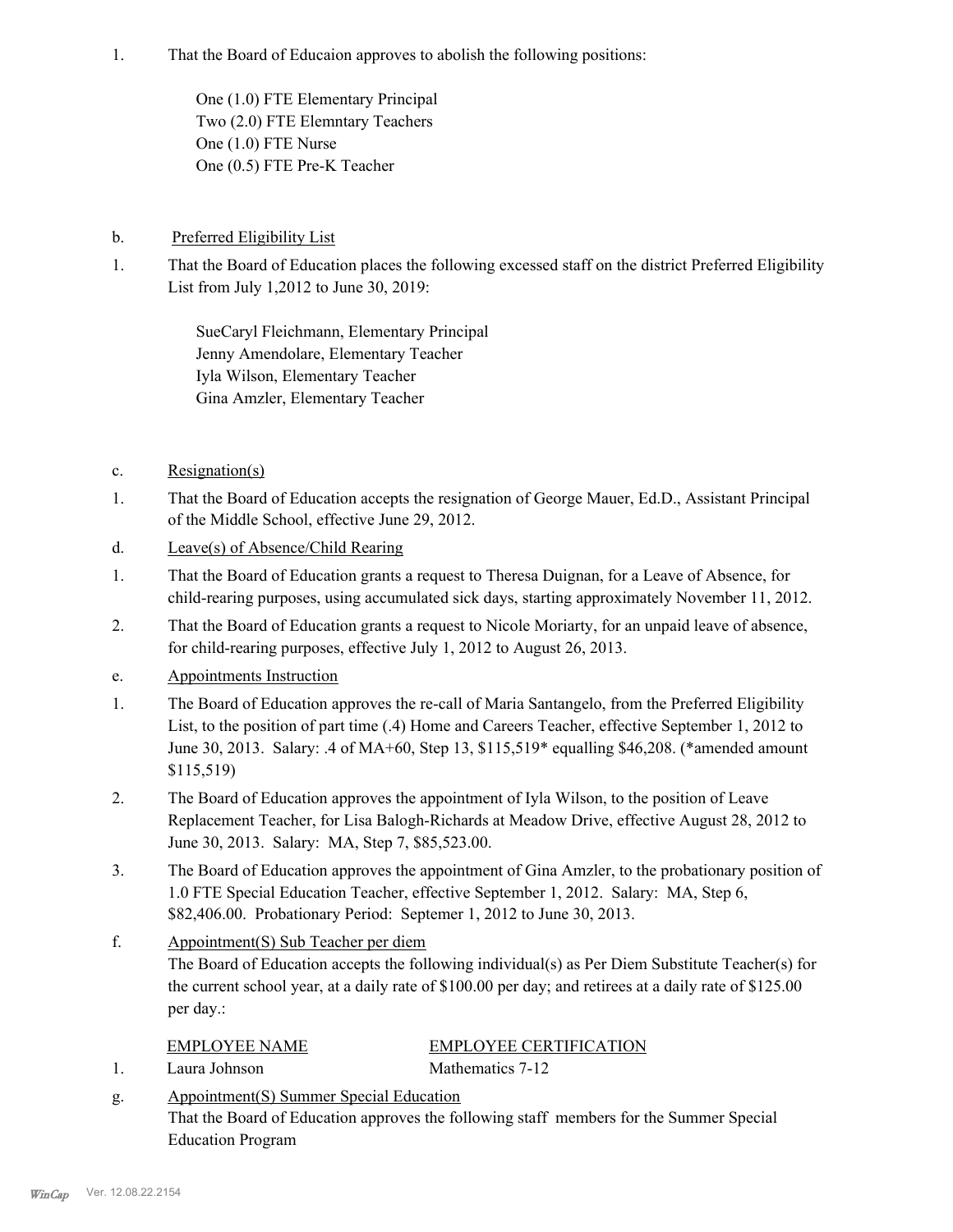|                  |                   | <b>EMPLOYEE NAME</b>  | <b>STEP</b> | <b>STIPEND</b>        |
|------------------|-------------------|-----------------------|-------------|-----------------------|
| 1.               | Teacher           | Diana R. Kohl         | 3           | \$12,173.00           |
| 2.               | Teacher           | Melissa Koenig        | 3           | \$12,173.00           |
| 3 <sub>1</sub>   | Teacher           | Janine M. Berto       | 3           | \$12,173.00           |
| $\overline{4}$ . | Teacher           | Greg Greer            | 3           | \$12,173.00           |
| 5.               | Psychologist      | Manuel A. Romero      | 3           | \$12,173.00           |
| 6.               | Teacher           | Stephen J. Mitchell   | 3           | \$12,173.00           |
| 7.               | PE Teacher        | Michael S. Robilotto  | 3           | \$12,173.00           |
| 8.               | Teacher           | Andrew T. Smith       | 3           | \$12,173.00           |
| 9.               | Teacher           | Brian Zorn            | 3           | \$12,173.00           |
| 10.              | Teacher           | Meghan Nelson         | 3           | \$12,173.00           |
| 11.              | Speech Teacher    | Diane L. Rodocker     | 3           | \$12,173.00           |
| 12.              | Speech            | Erica Perez-Flowers   | 1           | \$10,361.00           |
| 13.              | Speech PT teacher | Lauren S. Reiff       | 3           | \$6,086.00* \$7303    |
| 14.              | Speech PT teacher | Josiane Halilej       | 3           | \$6,086.00* \$4869    |
| 15.              | Teacher           | Kathryn E. Haberman   | 3           | \$12,173.00           |
| 16.              | Occ Therapist     | Vasilis Nomikos       | 3           | \$12,173.00           |
| 17.              | Teacher           | Sandra M. Smith       | 3           | \$12,173.00           |
| 18.              | Nurse             | Donna M. Hasan        | 3           | $$12,173.00**$11,676$ |
| 19.              | Teacher 1/2 day   | Christophe C. Friedel | 3           | \$6,086.00            |
| 20.              | Teacher 1/2 day   | Bruce M. Vatske       | 3           | \$6,086.00            |
|                  |                   |                       |             |                       |

### h. **Juul Agreement**

BE IT RESOLVED THAT upon the recommendation of the Superintendent of Schools and upon the request of Bridget C. McCormick, Psychologist, the Board of Education of the Mineola Union Free School District hereby accepts a Juul agreement extending the probationary period of Bridget McCormick from September 1, 2012 to August 31, 2013.

### 3. **Instruction: Committee on Special Education**

That the Board of Education approves the CSE/CPSE/SCSE recommendations for programs and services for students with IEPs for the time period from 4/1/12 to 4/30/12.

### 4. **Instruction: Contracted**

a. That the Board of Education accepts the related services agreement between Diane Kopitowsky and the Mineola UFSD for the 2012- 2013 school year.

b. That the Board of Education accepts the related services agreement between Extraorinary Pediatrics, P.C. and the Mineola UFSD for the 2012- 2013 school year.

c. That the Board of Education accepts the Special Education Services Contract between Oceanside UFSD and the Mineola UFSD for the 2011- 2012 school year.

d. That the Board of Education accepts the related services agreement between Life's WORC and the Mineola UFSD for the 2012- 2013 school year.

e. That the Board of Education accepts the related services agreement/rider between All About Kids Evaluations & Therapy Services and the Mineola UFSD for the 2012- 2013 school year.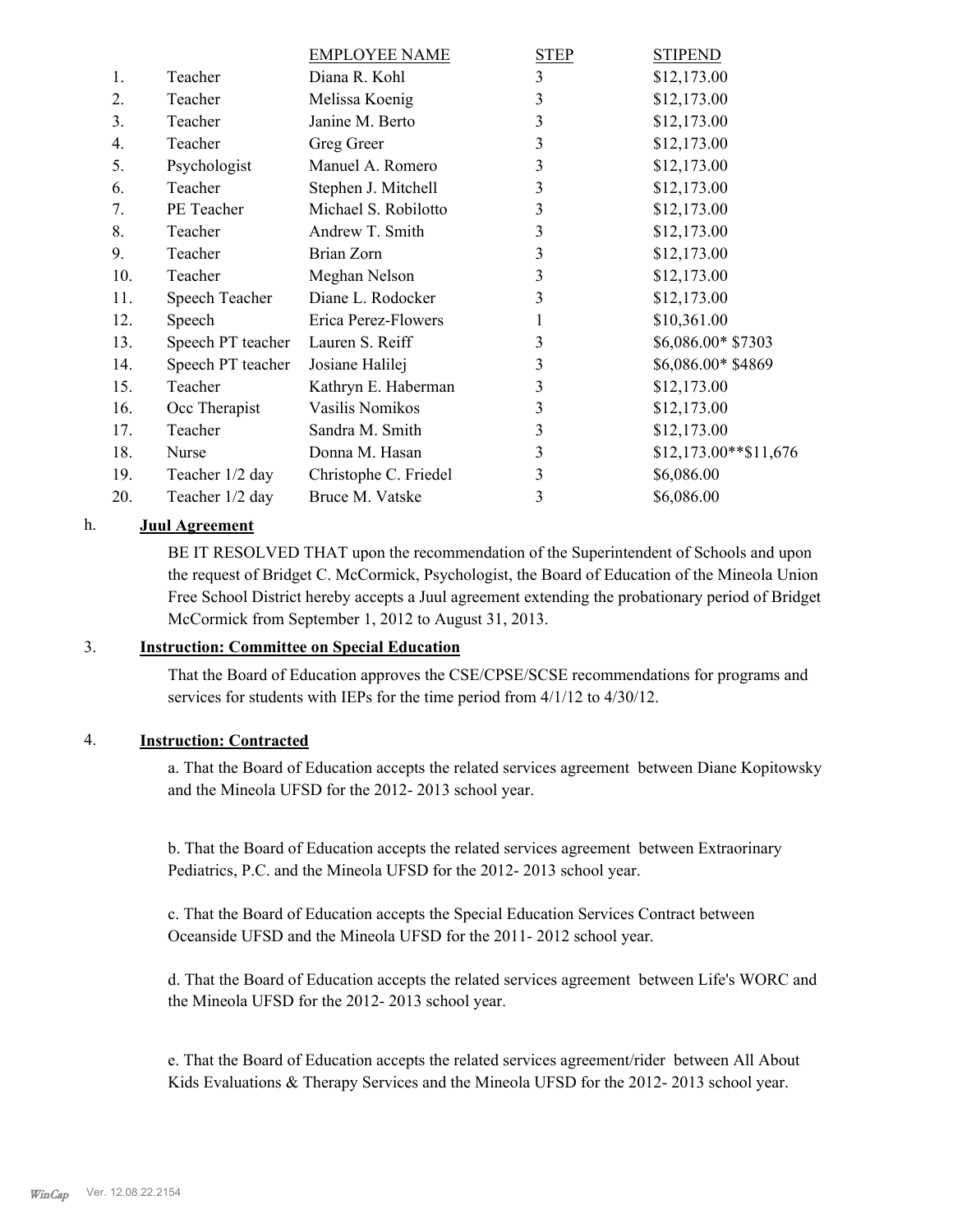f. That the Board of Education accepts the related services agreement/rider between Marion K. Salomon & Associates and the Mineola UFSD for the 2012-2013 school year.

g. That the Board of Education accepts the related services agreement between Alternative Tutoring Inc.and the Mineola UFSD for the period of April 1, 2012 through June 30, 2013.

### 5. **Instruction: Other**

That the Board of Education approves the contract between the Mineola UFSD and the Labor Education & Community Service Agency, Inc. (LECSA), an employee assistance program, for services from July 1, 2012 to June 30, 2013. a.

### 6. **Civil Service**

- a. Appointments
- That the Board of Education approve the appointment of the following Summer Cleaners to begin work effective June 4, 2012 through August 17, 2012. Salary will be \$8.00 per hour: Robert Ryan Jr. 1.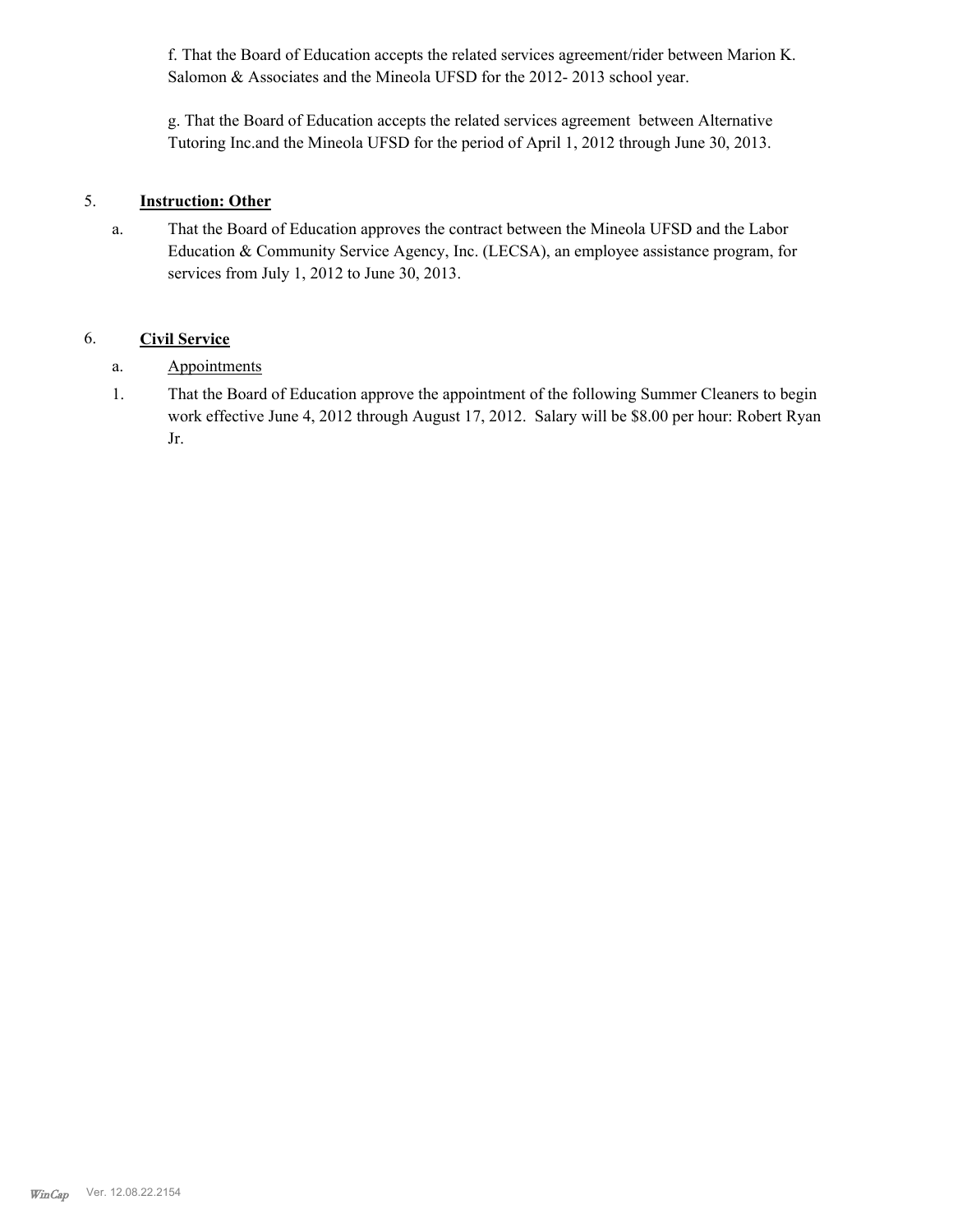That the Board of Education approve the appointments of the following Summer Cleaners to begin work effective July 2, 2012 through August 17, 2012. Salary will be \$8.00 per hour: 2.

> James Breslin Thomas Breslin Calbert Chan David Chung Anthony Cueter Andres David Colin Deady Matthew DePalma Robert Dwyer Jacob Escobar Robert Jordan Fredric Lang Kevin Merino Jill Mullane Thomas Mullane Steven Napolitano Justin Oommon Quinn Paggi Daniel Pinto Linda Quintino Tracy Reardon Alexandre Ribeiro Michael Romano Nicole Romano Jonathan Singer Frank Trivigno Craig Weber Kayla Farrell Joseph Murray Anthony Riccardi Juan Galvez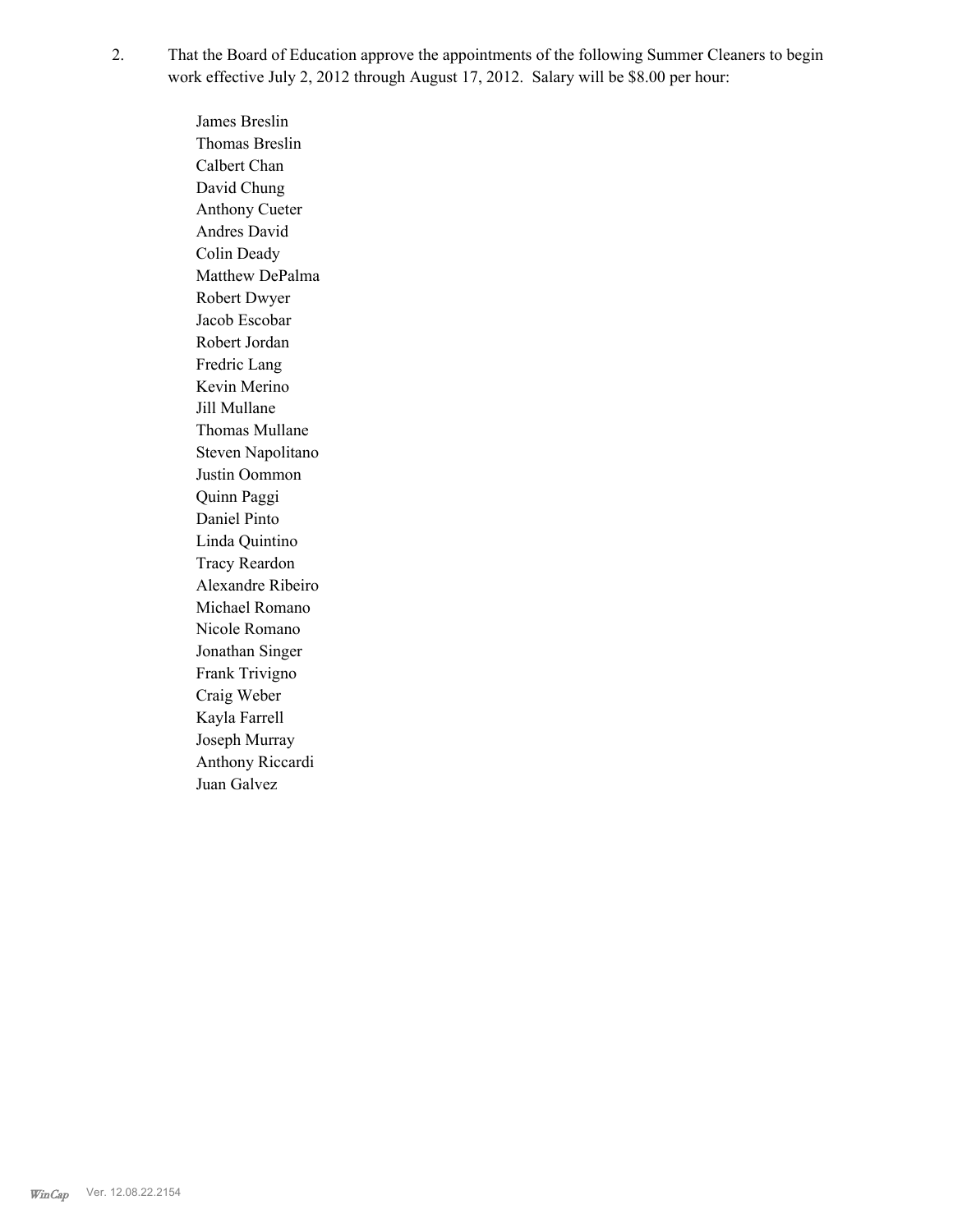That the Board of Education approve the following teacher aides for the Summer Special Education Program, effective July 2, 2012 through August 10, 2012. 3.

| Melanie Reif             | \$21.99 |                  |
|--------------------------|---------|------------------|
| Rosina Sarno             | 20.32   |                  |
| Diane Ricciardi          | 15.15   |                  |
| Sara Bond                | 31.09   |                  |
| Lorena Romano            | 23.86   |                  |
| Barbara Miller           | 26.55   |                  |
| Nina Mullane             | 16.36   |                  |
| Marilyn Pisano           | 26.55   |                  |
| Angela Hagan             | 16.36   |                  |
| Kathy Polumbo            | 19.81   |                  |
| Marianne Wachter         | 19.35   |                  |
| Marie Sallie             | 28.59   |                  |
| <b>Annette Karlewicz</b> | 31.09   |                  |
| Jacqueline Teemsma       | 27.26   |                  |
| Lynn Clifford            | 28.68   |                  |
| Donna LaRose             | 27.90   |                  |
| Gladys Cuzco             | 26.55   |                  |
|                          |         |                  |
| Evelyn Roser             |         | 37.38 (Clerical) |

That the Board of Education approve the following teachers-in-training for the Summer Special Education Program, effective July 2, 2012 through August 10, 2012. 4.

| Jennifer Vlavianos   | \$9.00 |
|----------------------|--------|
| Janine Miller        | 8.75   |
| Francesca Zito       | 8 75   |
| Danny McAree         | 8.75   |
| Laura Darmstad       | 9.00   |
| <b>Emily Mooney</b>  | 9.00   |
| Perry Llanes         | 8.75   |
| Samantha Stavish     | 8 75   |
| <b>Steve Gaffney</b> | 8.75   |
| Kelsey Napolitano    | 8.50   |
| Kelsey Bauman        | 8.50   |
|                      |        |

- b. Leave(s) of Absence
- That the Board of Education approve a paid Medical Leave of Absence to Alan Balestrieri, Groundsman, effective July 6, 2012, through August 31, 2012. 1.
- c. Excessing a Position
- That the Board of Education approves the excessing of Ian Hogg, Cleaner at the High School, effective June 30, 2012. 1.
- That the Board of Education approves the excessing of Thomas G. Leek, Cleaner at the Middle School, effective June 30, 2012. 2.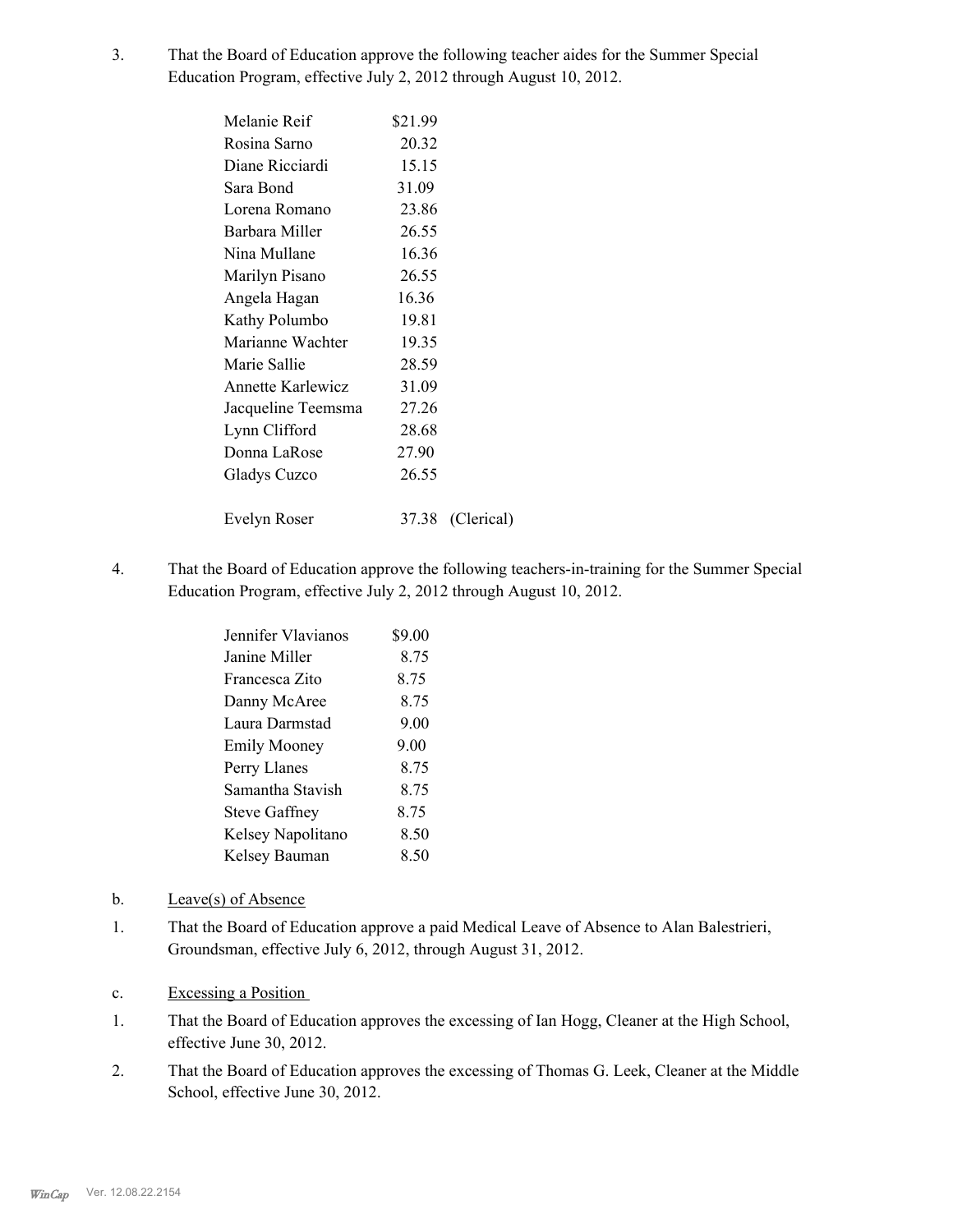#### Appointment(S) Summer HS d.

That the Board of Education approves the following summer workers for the High School effective July 1, 2012 throught August 30, 2012:

|               | <b>POSITION</b> | <b>EMPLOYEE NAME</b> | <b>SALARY</b> |
|---------------|-----------------|----------------------|---------------|
| $\mathbf{L}$  | Sr Typ Clk      | Patricia Derosa      | \$39.47/Hr.   |
| 2.            | Sr Typ Clk      | Jeanne M. Cribbin    | \$37.43/Hr.   |
| $\mathcal{R}$ | Student Worker  | Wendy Espinosa       | \$8.00        |

### 7. **Business /Finance**

### a. **Treasurer's Report**

That the Board of Education accepts the Treasurer's report for the period ending April 30, 2012 and directs that it be placed on file.

### b. **Approval of Invoices and Payroll**

That the Board of Education accepts the Invoices and Payroll for the period ending May 31, 2012

Warrant #21 \$ 1,927,396.26 Warrant #22 \$ 1,266,514.00 **TOTAL EXPENSES \$ 3,193,910.26**

PAYROLL #21 & #22 General  $$4,078,613.41$ F Fund \$ 81,311.60

### **TOTAL PAYROLL \$4,159,925.01**

### c. **Budget Appropriation Adjustment**

1. That the Board of Education approves the following budget transfer for \$66,000.00 from Interest TAN account 9760.700.00.7399 to Accounting Fees account 1325.444.00.0199, in order to pay H2M Architect fees for various projects.

2. That the Board of Education approves the acceptance of revenue in the amount of \$9,210.00 generated from Instrument Rental receipts and makes appropriation adjustments to the following Budget Code: 2110.416.00.2330.

### 8. **Business/Finance: Bids**

a. That the Board of Education approves the awarding of the Security Services bid for the 2012- 2013 school year to Knights Protection, the lowest responsible bidder, meeting all specifications.

b. That the Board of Education approves the awarding of the Bus Lease Bid for the 2012- 2013 school year to TD Bank, the lowest responsible bidder, meeting all specifications.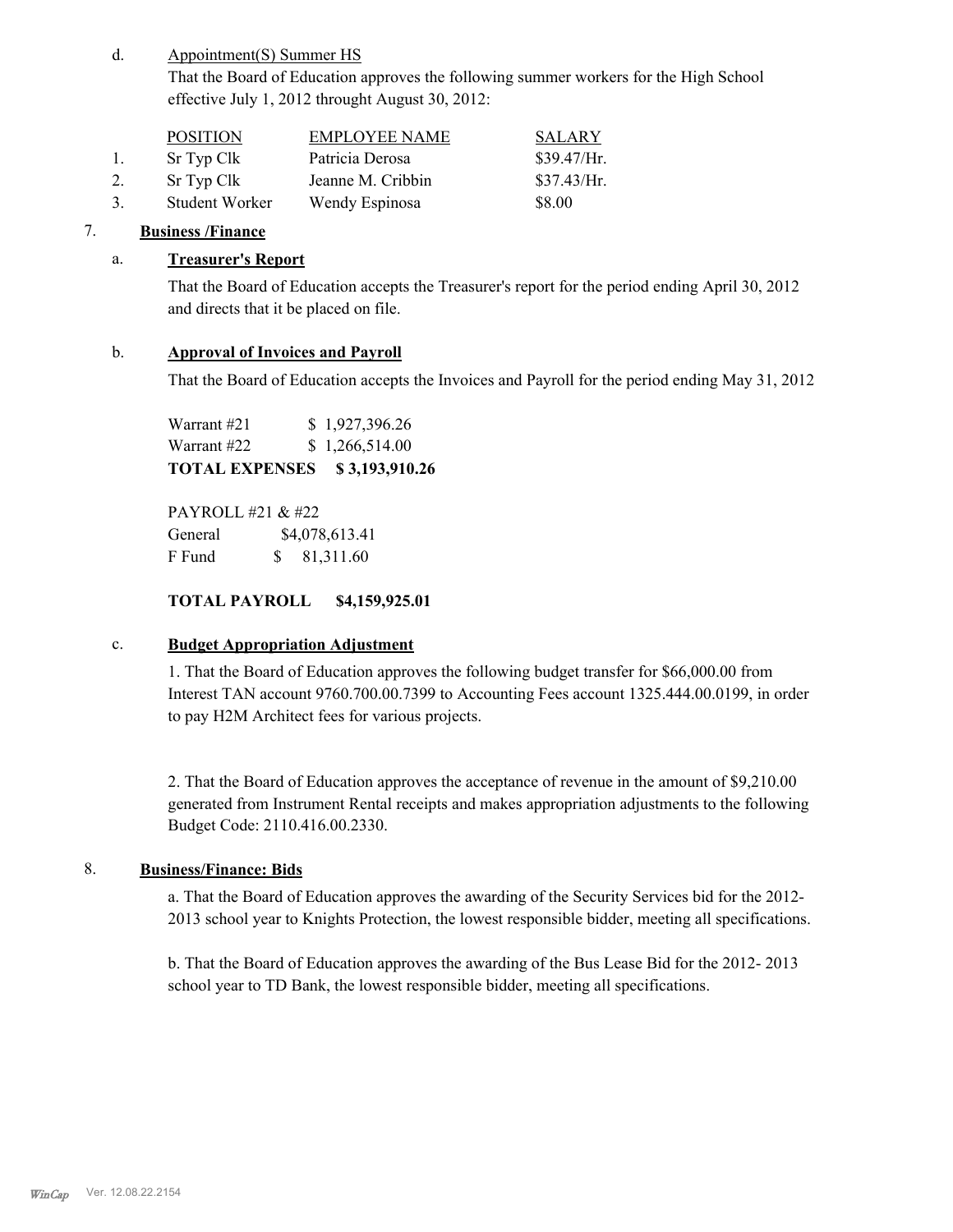### **Walk On Agenda**

**RESOLUTION # 88 - BE IT RESOLVED** that The Superintendent is hereby authorized to negotiate and execute an amendment to the existing ITFS Airtime Use and Royalty Agreement with NSAC LLC (Clearwire), or a revised and restated agreement, in either case converting the existing agreement into a "de facto transfer" lease arrangement as authorized by the rules of the Federal Communications Commission and required by Section XXIII of the existing agreement, so long as the overall lease term and compensation is identical to (or more favorable than) the existing agreement, and the new arrangement otherwise in on terms and conditions that are customary and usual for agreements of this nature.

**Motion:** Terence Hale **Second:** John McGrath

Discussion: The Superintendent stated that he was contacted by counsel from Nextel regarding changing the language. He stated that on the advice of the district counsel the lease can be changed; there are 23 years left on the lease. These changes do not effect the agreement and the financial terms are the same. However, our counsel stated that this lease contains more favorable language.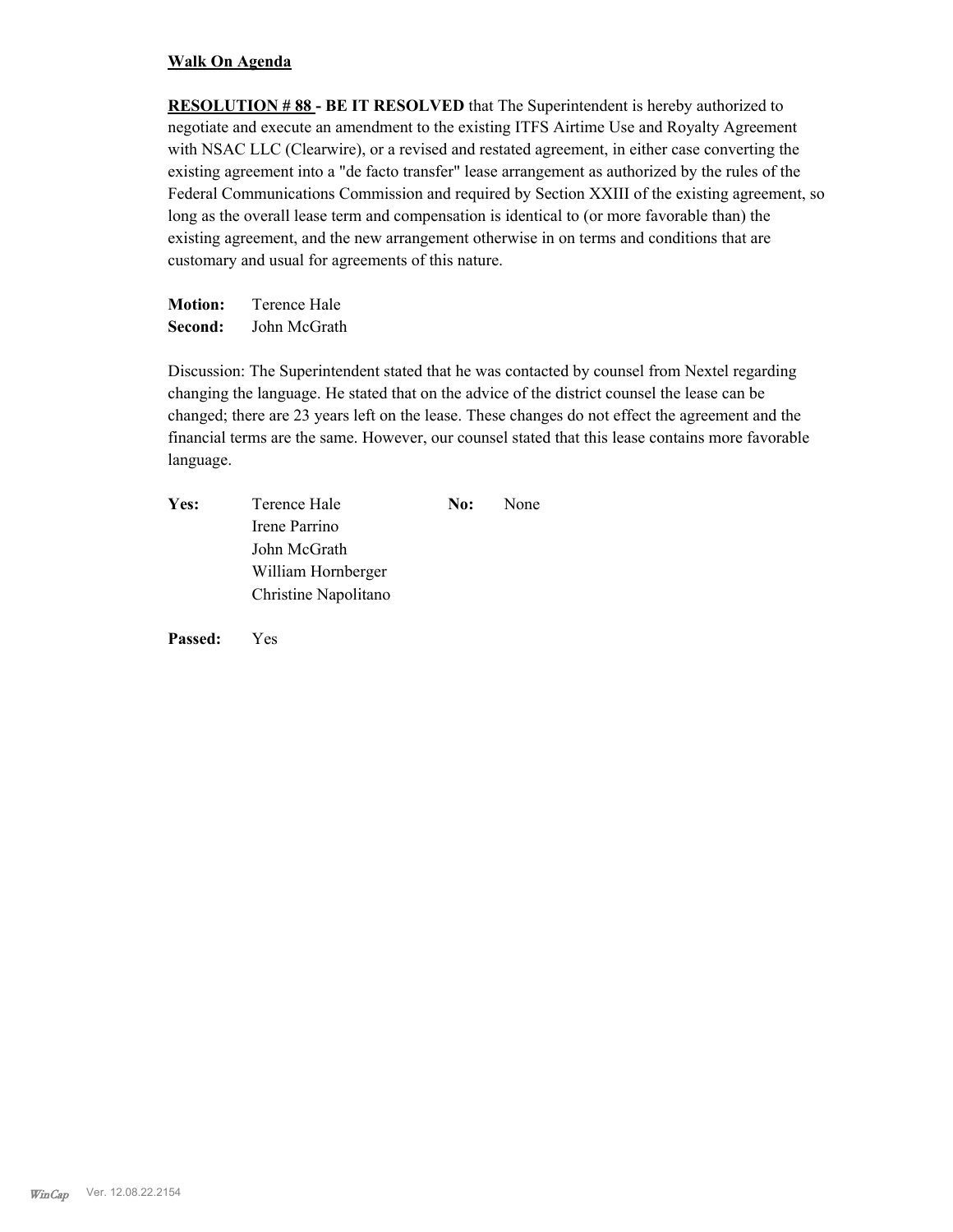### **J. Public Comments**

Ms. Napolitano opened the floor to public comments. The first comments came from a parent, who requested that proposed policies be posted on the website for people unable to make the meetings to review. The Superintendent stated that this can be done in the future. This parent also asked for an explanation of Resolution #85 and the Superintendent stated that it was a settlement with an employee. The final question was how the summer cleaners were selected. It was stated that every student that applied this year was taken, no one was turned away. In the past there have been times when we do not have enough workers.

The next comments came from, Mr. O'Connor, parent, who stated that he feels the student cleaners are a good idea. He stated that his son is the student that will be attending the out of state school and he contacted the state regarding questions of the state mandate on supplying books. He explained that he will be paying a lot and the books being supplied by the district would help the financial burden of the family.

There were no other comments.

### **K. Board of Education Reports**

Comments from Board President Board Committee Report Superintendent of Schools' Reports & Comments Superintendent Comments Capital Updates Table Reports Finance and Operations Report Monthly Financial Report Building and Grounds Report Building Usage Vandalism Work order Status Transportation Report Special Reports Public Questions - Board Committee Reports; Student Organization Report, Superintendent's Report; Table Reports (All Finance & Operations Functions); and Special Report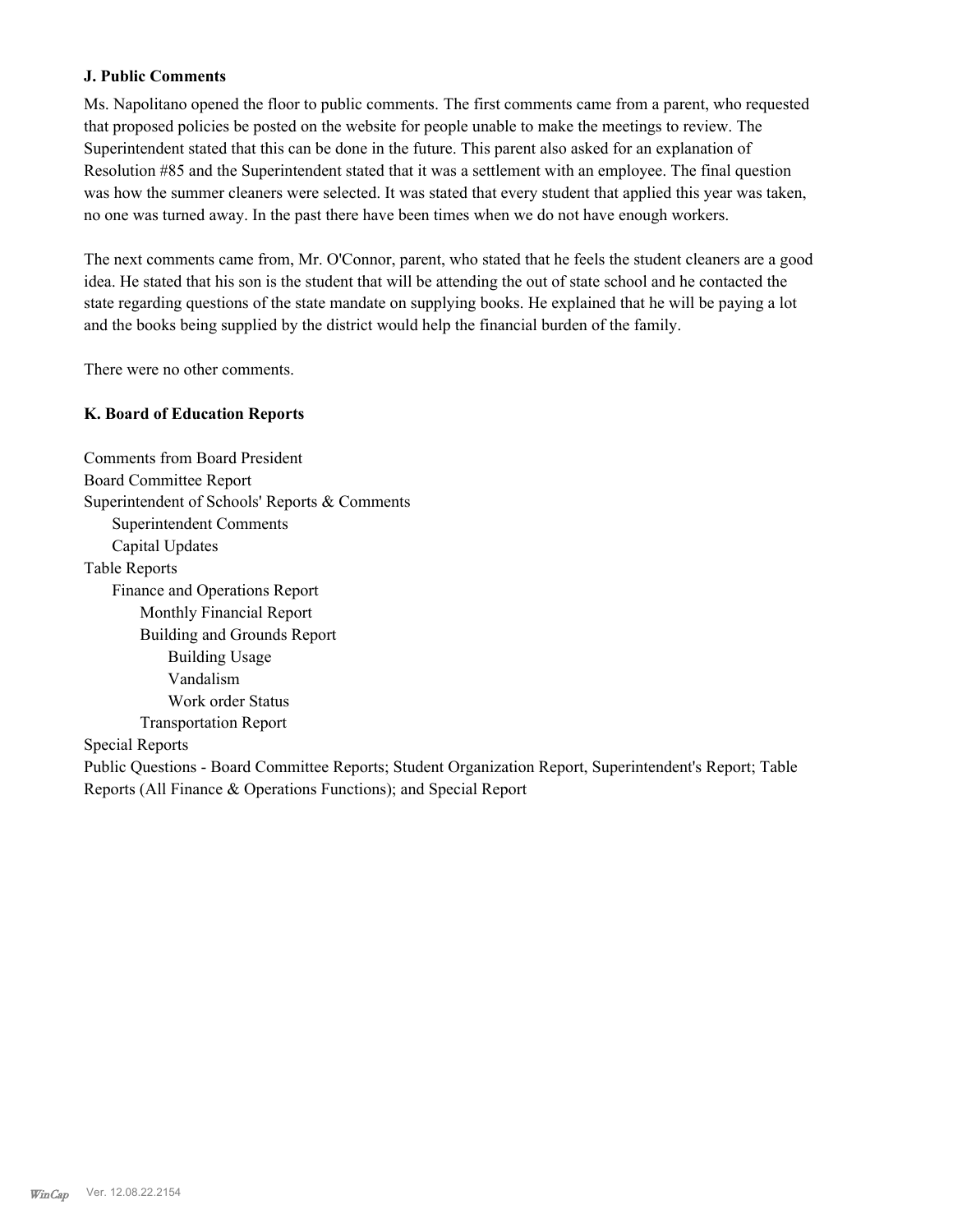**Comments from the Board President:**Ms. Napolitano stated that she is both happy and sad that her time as Board President is coming to an end. She looks forward to continuing on the board as a Trustee. Ms. Napolitano stated that she wanted to acknowledge that this is Mr. McGrath's last meeting after serving on the Board for many years. She stated that she appreciates his many years of service. Mr. Hale added that he also wanted to thank Mr. McGrath for all his years of service and all that he has done over the years.

**Superintendent Report:** The Superintendent stated that he does not think people understand the work involved with being a Board member and it can be a big thankless job at times. He stated that Mr. McGrath has been here for many years. The Superintendent stated that he respects John's opinion and his ability to fight for the people of the district. He thanked Mr. McGrath for all of his years of service.

The Superintendent stated that the Board President is the person that he bothers the most and he would like to acknowledge how much he appreciates all of Ms. Napolitano's hard work.

The Superintendent stated that he would like to thank all of the PTA's and the PTO from Willis. He added that the PTO did a really great job with the closing activities.

The Superintendent stated that the district has submitted a grant for Management efficiency, which captures reconfiguration and efficiency. There is a maximum award of \$1.8 million. He thanked the parents who proof read the proposal. The Superintendent stated that the district will get an additional \$75,000 from Senator Martins, on top of the \$50,000 that was already given. The Superintendent stated that moving up ceremonies and the high school graduation are taking place this week. He wished everyone a happy and healthy summer.

Mr. McGrath stated that he would like to say a few words. He thanked Ms. Napolitano, the Superintendent and Mr. Hale for their kind words. Mr. McGrath stated that it has been and interesting 13 years; on one hand he will miss it and on the other hand it is a relief. He added that his wife is happy. Mr. McGrath thanked his wife and kids and all the Board members that he has served with. He added that he feel that the community should appreciate the Board and all that they do. Mr. McGrath added that he has gotten a lot from this position and his law practice took on a new direction as a result of his service. Mr. McGrath wished Mr. Barnett good luck in his new role.

The Superintendent stated that he is in need of an executive session.

### **L. Executive Session Time: 8:25 p.m.**

At 8:25 pm, a motion was made for the Board of Education to go into executive session to discuss the Internal Audit.

|         | <b>Motion:</b> Terence Hale                   |     |      |
|---------|-----------------------------------------------|-----|------|
| Second: | William Hornberger                            |     |      |
| Yes:    | Terence Hale<br>Irene Parrino<br>John McGrath | No: | None |
|         | William Hornberger<br>Christine Napolitano    |     |      |
|         |                                               |     |      |